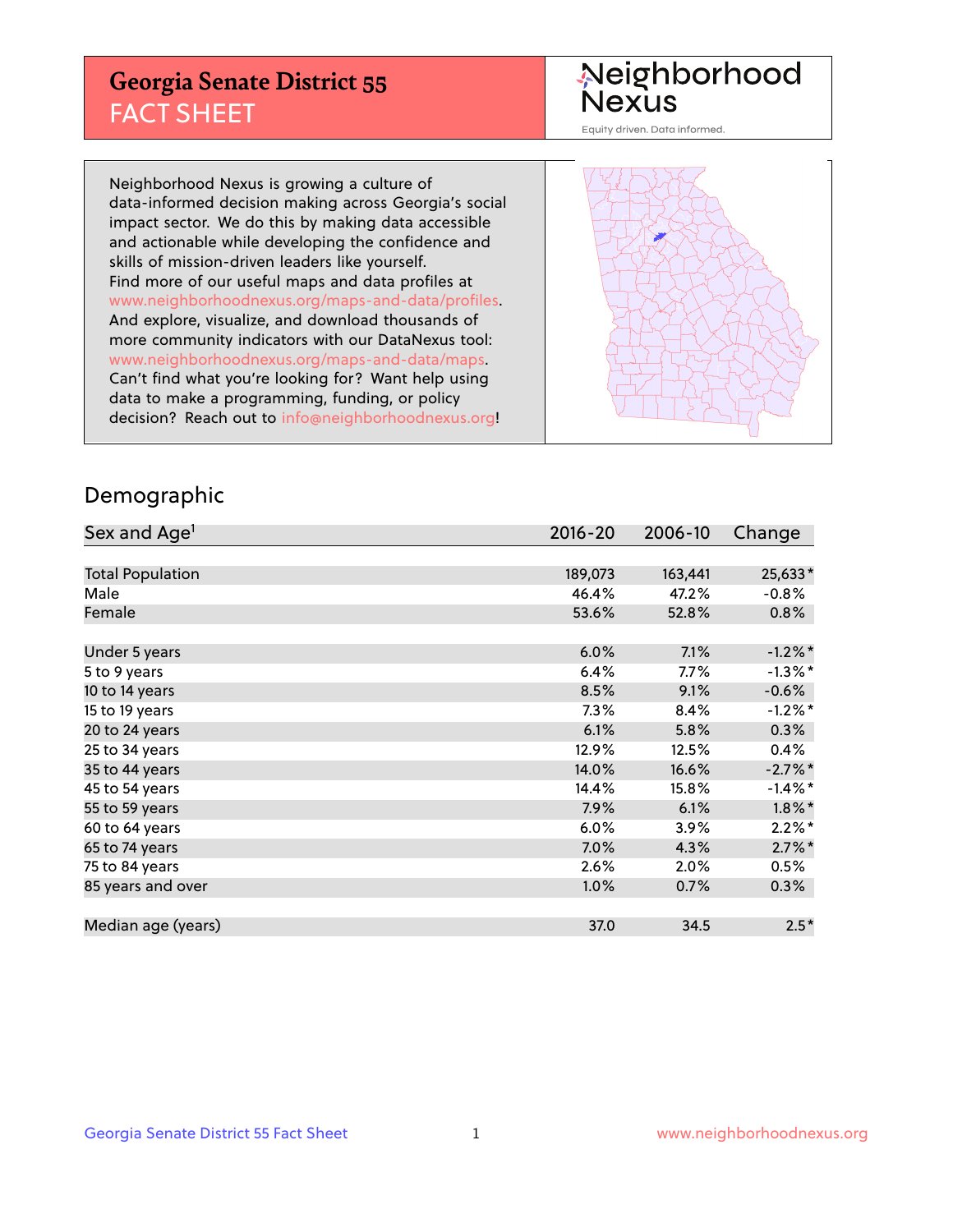## Demographic, continued...

| Race <sup>2</sup>                                            | $2016 - 20$ | 2006-10 | Change      |
|--------------------------------------------------------------|-------------|---------|-------------|
| <b>Total population</b>                                      | 189,073     | 163,441 | 25,633*     |
| One race                                                     | 96.7%       | 98.1%   | $-1.4\%$ *  |
| White                                                        | 22.4%       | 33.8%   | $-11.4\%$ * |
| <b>Black or African American</b>                             | 67.2%       | 59.8%   | $7.4\%$ *   |
| American Indian and Alaska Native                            | 0.4%        | 0.2%    | 0.2%        |
| Asian                                                        | 3.7%        | 2.6%    | $1.1\%$ *   |
| Native Hawaiian and Other Pacific Islander                   | 0.3%        | 0.0%    | 0.3%        |
| Some other race                                              | 2.7%        | 1.7%    | $1.0\%$ *   |
| Two or more races                                            | 3.3%        | 1.9%    | $1.4\%$ *   |
| Race alone or in combination with other race(s) <sup>3</sup> | $2016 - 20$ | 2006-10 | Change      |
| Total population                                             | 189,073     | 163,441 | 25,633*     |
| White                                                        | 24.7%       | 35.1%   | $-10.5%$ *  |
| <b>Black or African American</b>                             | 69.4%       | 61.2%   | $8.2\%$ *   |
| American Indian and Alaska Native                            | 0.9%        | 0.7%    | 0.1%        |
| Asian                                                        | 4.4%        | 3.0%    | $1.4\%$ *   |
| Native Hawaiian and Other Pacific Islander                   | 0.4%        | 0.0%    | 0.4%        |
| Some other race                                              | 3.8%        | 2.0%    | $1.7\%$ *   |
| Hispanic or Latino and Race <sup>4</sup>                     | $2016 - 20$ | 2006-10 | Change      |
| <b>Total population</b>                                      | 189,073     | 163,441 | 25,633*     |
| Hispanic or Latino (of any race)                             | 6.8%        | 5.5%    | $1.4\%$ *   |
| Not Hispanic or Latino                                       | 93.2%       | 94.5%   | $-1.4\%$ *  |
| White alone                                                  | 19.5%       | 30.8%   | $-11.4\%$ * |
| <b>Black or African American alone</b>                       | 66.7%       | 59.1%   | $7.6\%$ *   |
| American Indian and Alaska Native alone                      | 0.4%        | 0.2%    | 0.2%        |
| Asian alone                                                  | 3.7%        | 2.6%    | $1.1\%$ *   |
| Native Hawaiian and Other Pacific Islander alone             | 0.1%        | 0.0%    | 0.1%        |
| Some other race alone                                        | 0.5%        | 0.2%    | 0.3%        |
| Two or more races                                            | 2.3%        | 1.6%    | $0.7%$ *    |
| U.S. Citizenship Status <sup>5</sup>                         | $2016 - 20$ | 2006-10 | Change      |
| Foreign-born population                                      | 30,526      | 21,769  | 8,757*      |
| Naturalized U.S. citizen                                     | 66.7%       | 54.2%   | 12.5%*      |
| Not a U.S. citizen                                           | 33.3%       | 45.8%   | $-12.5%$ *  |
|                                                              |             |         |             |
| Citizen, Voting Age Population <sup>6</sup>                  | 2016-20     | 2006-10 | Change      |
| Citizen, 18 and over population                              | 131,610     | 106,321 | 25,289*     |
| Male                                                         | 45.2%       | 45.4%   | $-0.2%$     |
| Female                                                       | 54.8%       | 54.6%   | 0.2%        |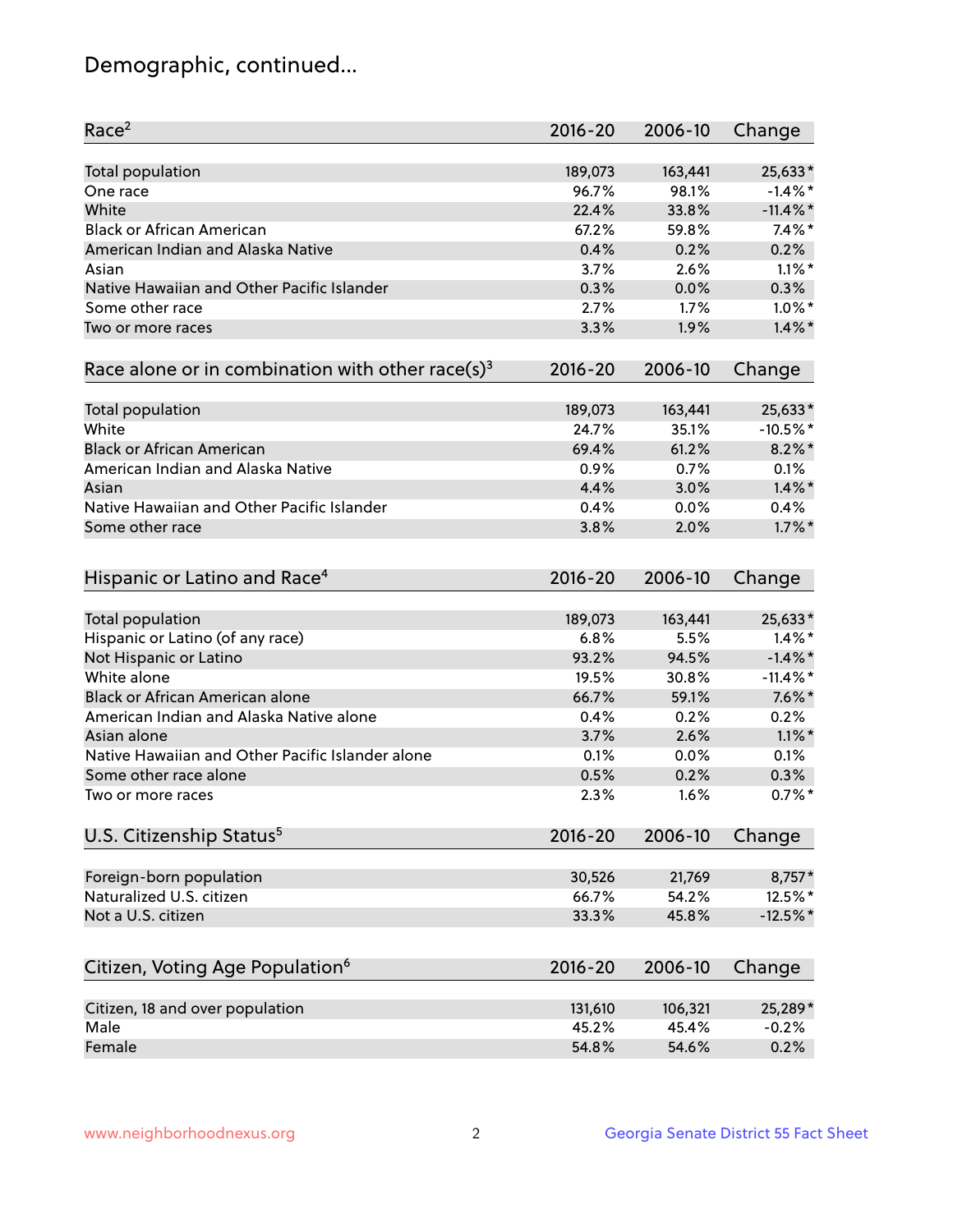#### Economic

| Income <sup>7</sup>                                 | $2016 - 20$ | 2006-10 | Change     |
|-----------------------------------------------------|-------------|---------|------------|
|                                                     |             |         |            |
| All households                                      | 61,126      | 55,655  | $5,471*$   |
| Less than \$10,000                                  | 3.5%        | 3.8%    | $-0.3%$    |
| \$10,000 to \$14,999                                | 2.2%        | 3.5%    | $-1.3\%$ * |
| \$15,000 to \$24,999                                | 5.6%        | 7.3%    | $-1.7%$ *  |
| \$25,000 to \$34,999                                | 7.7%        | 9.3%    | $-1.7%$ *  |
| \$35,000 to \$49,999                                | 13.1%       | 14.4%   | $-1.3%$    |
| \$50,000 to \$74,999                                | 21.4%       | 21.7%   | $-0.4%$    |
| \$75,000 to \$99,999                                | 15.1%       | 16.7%   | $-1.6\%$ * |
| \$100,000 to \$149,999                              | 20.3%       | 15.4%   | 4.9%*      |
| \$150,000 to \$199,999                              | 7.2%        | 5.0%    | $2.2\%$ *  |
| \$200,000 or more                                   | 4.0%        | 2.7%    | $1.2\%$ *  |
| Median household income (dollars)                   | 70,963      | 62,764  | 8,199*     |
| Mean household income (dollars)                     | 83,674      | 73,644  | 10,031*    |
| With earnings                                       | 86.5%       | 89.9%   | $-3.5%$ *  |
| Mean earnings (dollars)                             | 80,869      | 72,421  | 8,448*     |
| <b>With Social Security</b>                         | 24.9%       | 16.7%   | $8.2\%$ *  |
| Mean Social Security income (dollars)               | 20,057      | 15,174  | 4,883*     |
| With retirement income                              | 18.6%       | 13.8%   | 4.8%*      |
| Mean retirement income (dollars)                    | 30,135      | 21,431  | 8,704*     |
| With Supplemental Security Income                   | 4.9%        | $2.1\%$ | $2.8\%$ *  |
| Mean Supplemental Security Income (dollars)         | 7,642       | 8,564   | $-922$     |
| With cash public assistance income                  | 1.5%        | $1.3\%$ | 0.2%       |
| Mean cash public assistance income (dollars)        | 1,625       | 3,966   | $-2,341*$  |
| With Food Stamp/SNAP benefits in the past 12 months | 10.1%       | 7.1%    | $2.9\%$ *  |
|                                                     |             |         |            |
| Families                                            | 46,162      | 42,310  | $3,852*$   |
| Less than \$10,000                                  | 2.3%        | 3.2%    | $-1.0%$    |
| \$10,000 to \$14,999                                | 1.6%        | 2.7%    | $-1.0%$    |
| \$15,000 to \$24,999                                | 5.4%        | 6.0%    | $-0.6%$    |
| \$25,000 to \$34,999                                | 6.4%        | 8.0%    | $-1.5%$    |
| \$35,000 to \$49,999                                | 12.6%       | 12.9%   | $-0.3%$    |
| \$50,000 to \$74,999                                | 21.2%       | 21.1%   | 0.2%       |
| \$75,000 to \$99,999                                | 15.7%       | 18.4%   | $-2.7%$ *  |
| \$100,000 to \$149,999                              | 21.7%       | 18.7%   | $3.1\%$ *  |
| \$150,000 to \$199,999                              | 8.3%        | 5.8%    | $2.5\%$ *  |
| \$200,000 or more                                   | 4.6%        | 3.3%    | 1.3%       |
| Median family income (dollars)                      | 75,491      | 70,191  | 5,300*     |
| Mean family income (dollars)                        | 88,676      | 80,315  | $8,361*$   |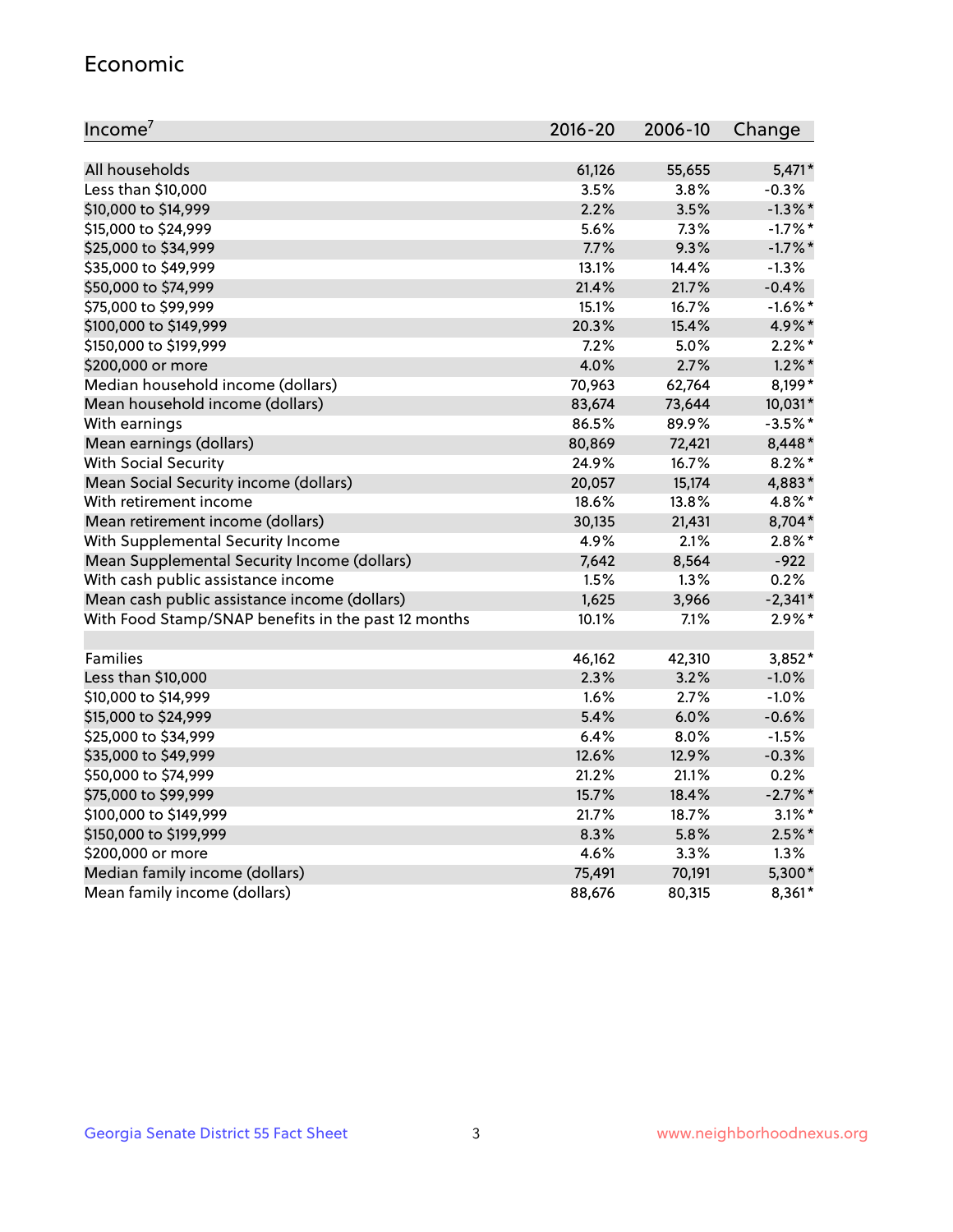## Economic, continued...

| Nonfamily households<br>14,964<br>13,345<br>$1,619*$<br>Median nonfamily income (dollars)<br>49,595<br>41,584<br>8,011*<br>Mean nonfamily income (dollars)<br>59,692<br>11,100*<br>48,592<br>36,639<br>$1,834*$<br>Median earnings for workers (dollars)<br>34,805<br>Median earnings for male full-time, year-round workers<br>2,825*<br>50,148<br>47,323<br>(dollars)<br>Median earnings for female full-time, year-round workers<br>$2,940*$<br>41,640<br>44,580<br>(dollars)<br>Per capita income (dollars)<br>25,743<br>2,786*<br>28,529<br>Families and People Below Poverty Level <sup>9</sup><br>$2016 - 20$<br>2006-10<br>Change<br><b>All families</b><br>$-0.1%$<br>7.9%<br>8.0%<br>With related children under 18 years<br>10.5%<br>11.1%<br>$-0.6%$<br>With related children under 5 years only<br>10.5%<br>7.2%<br>3.2%<br>Married couple families<br>0.9%<br>4.1%<br>3.2%<br>With related children under 18 years<br>6.1%<br>5.0%<br>1.1%<br>With related children under 5 years only<br>6.5%<br>3.6%<br>2.8%<br>Families with female householder, no husband present<br>19.7%<br>$-4.6%$<br>15.1%<br>With related children under 18 years<br>16.9%<br>22.8%<br>$-5.9%$<br>$-2.7%$<br>With related children under 5 years only<br>17.6%<br>20.3%<br>$-0.2%$<br>All people<br>9.7%<br>9.9%<br>Under 18 years<br>13.9%<br>$-0.6%$<br>14.5%<br>Related children under 18 years<br>$-0.2%$<br>13.7%<br>14.0%<br>Related children under 5 years<br>15.2%<br>14.1%<br>$-1.1%$<br>Related children 5 to 17 years<br>13.6%<br>13.6%<br>0.1%<br>18 years and over<br>8.3%<br>8.1%<br>0.3%<br>18 to 64 years<br>8.7%<br>0.7%<br>8.0%<br>65 years and over<br>6.2%<br>8.8%<br>$-2.6%$<br>People in families<br>8.5%<br>8.9%<br>$-0.4%$<br>Unrelated individuals 15 years and over<br>0.0%<br>18.1%<br>18.1%<br>Non-Hispanic white people<br>5.4%<br>4.0%<br>1.4%<br>Black or African-American people<br>$-1.8%$<br>10.1%<br>11.8%<br>14.5%<br>Asian people<br>4.7%<br>9.8% | Income, continued <sup>8</sup> | $2016 - 20$ | 2006-10 | Change   |
|--------------------------------------------------------------------------------------------------------------------------------------------------------------------------------------------------------------------------------------------------------------------------------------------------------------------------------------------------------------------------------------------------------------------------------------------------------------------------------------------------------------------------------------------------------------------------------------------------------------------------------------------------------------------------------------------------------------------------------------------------------------------------------------------------------------------------------------------------------------------------------------------------------------------------------------------------------------------------------------------------------------------------------------------------------------------------------------------------------------------------------------------------------------------------------------------------------------------------------------------------------------------------------------------------------------------------------------------------------------------------------------------------------------------------------------------------------------------------------------------------------------------------------------------------------------------------------------------------------------------------------------------------------------------------------------------------------------------------------------------------------------------------------------------------------------------------------------------------------------------------------------------------------------------------------------------------------------------------------|--------------------------------|-------------|---------|----------|
|                                                                                                                                                                                                                                                                                                                                                                                                                                                                                                                                                                                                                                                                                                                                                                                                                                                                                                                                                                                                                                                                                                                                                                                                                                                                                                                                                                                                                                                                                                                                                                                                                                                                                                                                                                                                                                                                                                                                                                                |                                |             |         |          |
|                                                                                                                                                                                                                                                                                                                                                                                                                                                                                                                                                                                                                                                                                                                                                                                                                                                                                                                                                                                                                                                                                                                                                                                                                                                                                                                                                                                                                                                                                                                                                                                                                                                                                                                                                                                                                                                                                                                                                                                |                                |             |         |          |
|                                                                                                                                                                                                                                                                                                                                                                                                                                                                                                                                                                                                                                                                                                                                                                                                                                                                                                                                                                                                                                                                                                                                                                                                                                                                                                                                                                                                                                                                                                                                                                                                                                                                                                                                                                                                                                                                                                                                                                                |                                |             |         |          |
|                                                                                                                                                                                                                                                                                                                                                                                                                                                                                                                                                                                                                                                                                                                                                                                                                                                                                                                                                                                                                                                                                                                                                                                                                                                                                                                                                                                                                                                                                                                                                                                                                                                                                                                                                                                                                                                                                                                                                                                |                                |             |         |          |
|                                                                                                                                                                                                                                                                                                                                                                                                                                                                                                                                                                                                                                                                                                                                                                                                                                                                                                                                                                                                                                                                                                                                                                                                                                                                                                                                                                                                                                                                                                                                                                                                                                                                                                                                                                                                                                                                                                                                                                                |                                |             |         |          |
|                                                                                                                                                                                                                                                                                                                                                                                                                                                                                                                                                                                                                                                                                                                                                                                                                                                                                                                                                                                                                                                                                                                                                                                                                                                                                                                                                                                                                                                                                                                                                                                                                                                                                                                                                                                                                                                                                                                                                                                |                                |             |         |          |
|                                                                                                                                                                                                                                                                                                                                                                                                                                                                                                                                                                                                                                                                                                                                                                                                                                                                                                                                                                                                                                                                                                                                                                                                                                                                                                                                                                                                                                                                                                                                                                                                                                                                                                                                                                                                                                                                                                                                                                                |                                |             |         |          |
|                                                                                                                                                                                                                                                                                                                                                                                                                                                                                                                                                                                                                                                                                                                                                                                                                                                                                                                                                                                                                                                                                                                                                                                                                                                                                                                                                                                                                                                                                                                                                                                                                                                                                                                                                                                                                                                                                                                                                                                |                                |             |         |          |
|                                                                                                                                                                                                                                                                                                                                                                                                                                                                                                                                                                                                                                                                                                                                                                                                                                                                                                                                                                                                                                                                                                                                                                                                                                                                                                                                                                                                                                                                                                                                                                                                                                                                                                                                                                                                                                                                                                                                                                                |                                |             |         |          |
|                                                                                                                                                                                                                                                                                                                                                                                                                                                                                                                                                                                                                                                                                                                                                                                                                                                                                                                                                                                                                                                                                                                                                                                                                                                                                                                                                                                                                                                                                                                                                                                                                                                                                                                                                                                                                                                                                                                                                                                |                                |             |         |          |
|                                                                                                                                                                                                                                                                                                                                                                                                                                                                                                                                                                                                                                                                                                                                                                                                                                                                                                                                                                                                                                                                                                                                                                                                                                                                                                                                                                                                                                                                                                                                                                                                                                                                                                                                                                                                                                                                                                                                                                                |                                |             |         |          |
|                                                                                                                                                                                                                                                                                                                                                                                                                                                                                                                                                                                                                                                                                                                                                                                                                                                                                                                                                                                                                                                                                                                                                                                                                                                                                                                                                                                                                                                                                                                                                                                                                                                                                                                                                                                                                                                                                                                                                                                |                                |             |         |          |
|                                                                                                                                                                                                                                                                                                                                                                                                                                                                                                                                                                                                                                                                                                                                                                                                                                                                                                                                                                                                                                                                                                                                                                                                                                                                                                                                                                                                                                                                                                                                                                                                                                                                                                                                                                                                                                                                                                                                                                                |                                |             |         |          |
|                                                                                                                                                                                                                                                                                                                                                                                                                                                                                                                                                                                                                                                                                                                                                                                                                                                                                                                                                                                                                                                                                                                                                                                                                                                                                                                                                                                                                                                                                                                                                                                                                                                                                                                                                                                                                                                                                                                                                                                |                                |             |         |          |
|                                                                                                                                                                                                                                                                                                                                                                                                                                                                                                                                                                                                                                                                                                                                                                                                                                                                                                                                                                                                                                                                                                                                                                                                                                                                                                                                                                                                                                                                                                                                                                                                                                                                                                                                                                                                                                                                                                                                                                                |                                |             |         |          |
|                                                                                                                                                                                                                                                                                                                                                                                                                                                                                                                                                                                                                                                                                                                                                                                                                                                                                                                                                                                                                                                                                                                                                                                                                                                                                                                                                                                                                                                                                                                                                                                                                                                                                                                                                                                                                                                                                                                                                                                |                                |             |         |          |
|                                                                                                                                                                                                                                                                                                                                                                                                                                                                                                                                                                                                                                                                                                                                                                                                                                                                                                                                                                                                                                                                                                                                                                                                                                                                                                                                                                                                                                                                                                                                                                                                                                                                                                                                                                                                                                                                                                                                                                                |                                |             |         |          |
|                                                                                                                                                                                                                                                                                                                                                                                                                                                                                                                                                                                                                                                                                                                                                                                                                                                                                                                                                                                                                                                                                                                                                                                                                                                                                                                                                                                                                                                                                                                                                                                                                                                                                                                                                                                                                                                                                                                                                                                |                                |             |         |          |
|                                                                                                                                                                                                                                                                                                                                                                                                                                                                                                                                                                                                                                                                                                                                                                                                                                                                                                                                                                                                                                                                                                                                                                                                                                                                                                                                                                                                                                                                                                                                                                                                                                                                                                                                                                                                                                                                                                                                                                                |                                |             |         |          |
|                                                                                                                                                                                                                                                                                                                                                                                                                                                                                                                                                                                                                                                                                                                                                                                                                                                                                                                                                                                                                                                                                                                                                                                                                                                                                                                                                                                                                                                                                                                                                                                                                                                                                                                                                                                                                                                                                                                                                                                |                                |             |         |          |
|                                                                                                                                                                                                                                                                                                                                                                                                                                                                                                                                                                                                                                                                                                                                                                                                                                                                                                                                                                                                                                                                                                                                                                                                                                                                                                                                                                                                                                                                                                                                                                                                                                                                                                                                                                                                                                                                                                                                                                                |                                |             |         |          |
|                                                                                                                                                                                                                                                                                                                                                                                                                                                                                                                                                                                                                                                                                                                                                                                                                                                                                                                                                                                                                                                                                                                                                                                                                                                                                                                                                                                                                                                                                                                                                                                                                                                                                                                                                                                                                                                                                                                                                                                |                                |             |         |          |
|                                                                                                                                                                                                                                                                                                                                                                                                                                                                                                                                                                                                                                                                                                                                                                                                                                                                                                                                                                                                                                                                                                                                                                                                                                                                                                                                                                                                                                                                                                                                                                                                                                                                                                                                                                                                                                                                                                                                                                                |                                |             |         |          |
|                                                                                                                                                                                                                                                                                                                                                                                                                                                                                                                                                                                                                                                                                                                                                                                                                                                                                                                                                                                                                                                                                                                                                                                                                                                                                                                                                                                                                                                                                                                                                                                                                                                                                                                                                                                                                                                                                                                                                                                |                                |             |         |          |
|                                                                                                                                                                                                                                                                                                                                                                                                                                                                                                                                                                                                                                                                                                                                                                                                                                                                                                                                                                                                                                                                                                                                                                                                                                                                                                                                                                                                                                                                                                                                                                                                                                                                                                                                                                                                                                                                                                                                                                                |                                |             |         |          |
|                                                                                                                                                                                                                                                                                                                                                                                                                                                                                                                                                                                                                                                                                                                                                                                                                                                                                                                                                                                                                                                                                                                                                                                                                                                                                                                                                                                                                                                                                                                                                                                                                                                                                                                                                                                                                                                                                                                                                                                |                                |             |         |          |
|                                                                                                                                                                                                                                                                                                                                                                                                                                                                                                                                                                                                                                                                                                                                                                                                                                                                                                                                                                                                                                                                                                                                                                                                                                                                                                                                                                                                                                                                                                                                                                                                                                                                                                                                                                                                                                                                                                                                                                                |                                |             |         |          |
|                                                                                                                                                                                                                                                                                                                                                                                                                                                                                                                                                                                                                                                                                                                                                                                                                                                                                                                                                                                                                                                                                                                                                                                                                                                                                                                                                                                                                                                                                                                                                                                                                                                                                                                                                                                                                                                                                                                                                                                |                                |             |         |          |
|                                                                                                                                                                                                                                                                                                                                                                                                                                                                                                                                                                                                                                                                                                                                                                                                                                                                                                                                                                                                                                                                                                                                                                                                                                                                                                                                                                                                                                                                                                                                                                                                                                                                                                                                                                                                                                                                                                                                                                                |                                |             |         |          |
|                                                                                                                                                                                                                                                                                                                                                                                                                                                                                                                                                                                                                                                                                                                                                                                                                                                                                                                                                                                                                                                                                                                                                                                                                                                                                                                                                                                                                                                                                                                                                                                                                                                                                                                                                                                                                                                                                                                                                                                |                                |             |         |          |
|                                                                                                                                                                                                                                                                                                                                                                                                                                                                                                                                                                                                                                                                                                                                                                                                                                                                                                                                                                                                                                                                                                                                                                                                                                                                                                                                                                                                                                                                                                                                                                                                                                                                                                                                                                                                                                                                                                                                                                                |                                |             |         |          |
|                                                                                                                                                                                                                                                                                                                                                                                                                                                                                                                                                                                                                                                                                                                                                                                                                                                                                                                                                                                                                                                                                                                                                                                                                                                                                                                                                                                                                                                                                                                                                                                                                                                                                                                                                                                                                                                                                                                                                                                |                                |             |         |          |
|                                                                                                                                                                                                                                                                                                                                                                                                                                                                                                                                                                                                                                                                                                                                                                                                                                                                                                                                                                                                                                                                                                                                                                                                                                                                                                                                                                                                                                                                                                                                                                                                                                                                                                                                                                                                                                                                                                                                                                                |                                |             |         |          |
|                                                                                                                                                                                                                                                                                                                                                                                                                                                                                                                                                                                                                                                                                                                                                                                                                                                                                                                                                                                                                                                                                                                                                                                                                                                                                                                                                                                                                                                                                                                                                                                                                                                                                                                                                                                                                                                                                                                                                                                |                                |             |         |          |
|                                                                                                                                                                                                                                                                                                                                                                                                                                                                                                                                                                                                                                                                                                                                                                                                                                                                                                                                                                                                                                                                                                                                                                                                                                                                                                                                                                                                                                                                                                                                                                                                                                                                                                                                                                                                                                                                                                                                                                                |                                |             |         |          |
|                                                                                                                                                                                                                                                                                                                                                                                                                                                                                                                                                                                                                                                                                                                                                                                                                                                                                                                                                                                                                                                                                                                                                                                                                                                                                                                                                                                                                                                                                                                                                                                                                                                                                                                                                                                                                                                                                                                                                                                |                                |             |         |          |
|                                                                                                                                                                                                                                                                                                                                                                                                                                                                                                                                                                                                                                                                                                                                                                                                                                                                                                                                                                                                                                                                                                                                                                                                                                                                                                                                                                                                                                                                                                                                                                                                                                                                                                                                                                                                                                                                                                                                                                                |                                |             |         |          |
|                                                                                                                                                                                                                                                                                                                                                                                                                                                                                                                                                                                                                                                                                                                                                                                                                                                                                                                                                                                                                                                                                                                                                                                                                                                                                                                                                                                                                                                                                                                                                                                                                                                                                                                                                                                                                                                                                                                                                                                |                                |             |         |          |
|                                                                                                                                                                                                                                                                                                                                                                                                                                                                                                                                                                                                                                                                                                                                                                                                                                                                                                                                                                                                                                                                                                                                                                                                                                                                                                                                                                                                                                                                                                                                                                                                                                                                                                                                                                                                                                                                                                                                                                                |                                |             |         |          |
|                                                                                                                                                                                                                                                                                                                                                                                                                                                                                                                                                                                                                                                                                                                                                                                                                                                                                                                                                                                                                                                                                                                                                                                                                                                                                                                                                                                                                                                                                                                                                                                                                                                                                                                                                                                                                                                                                                                                                                                | Hispanic or Latino people      | 14.7%       | 25.0%   | $-10.3%$ |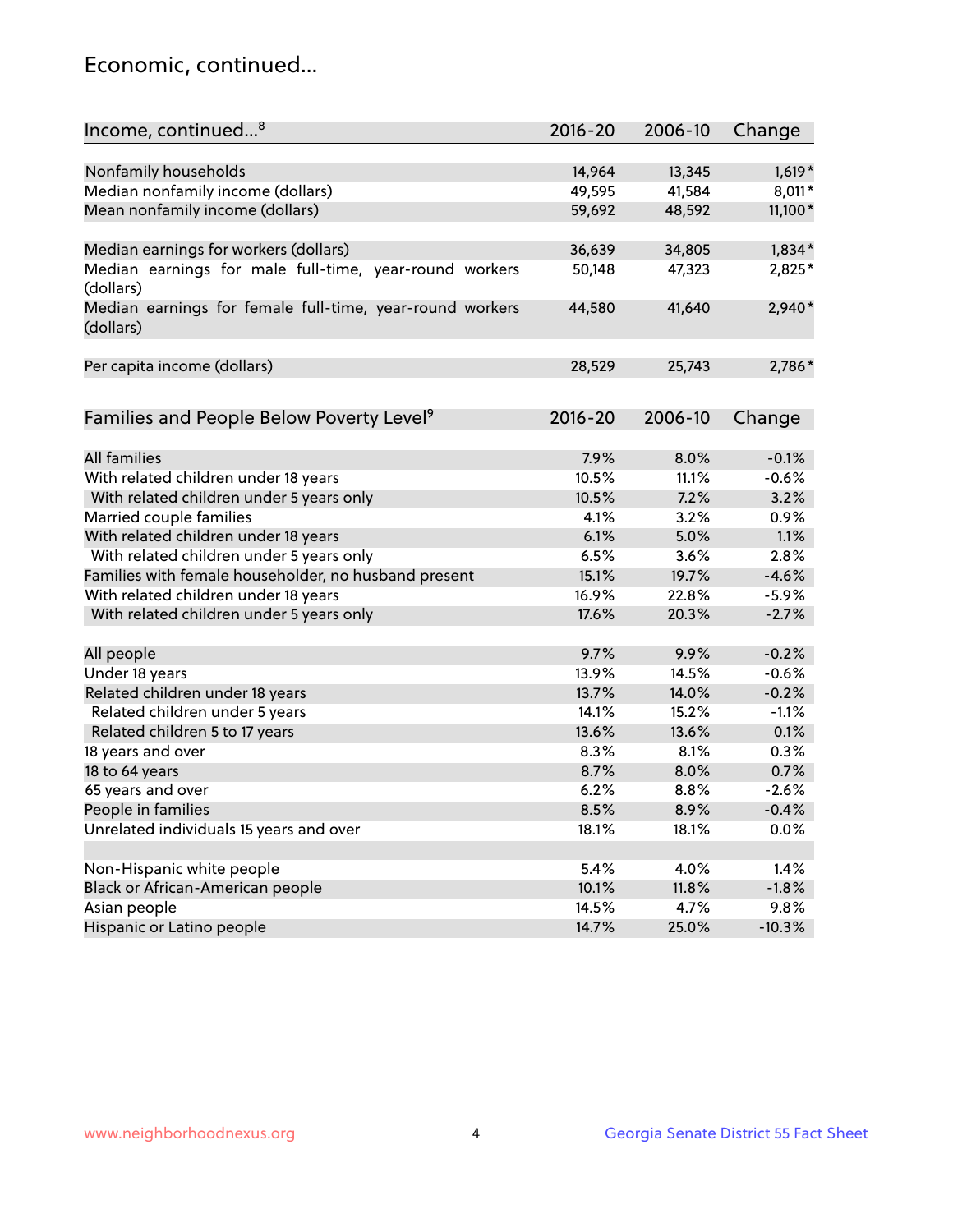## Employment

| Employment Status <sup>10</sup>                                             | $2016 - 20$ | 2006-10 | Change     |
|-----------------------------------------------------------------------------|-------------|---------|------------|
|                                                                             | 146,656     |         |            |
| Population 16 years and over<br>In labor force                              |             | 121,383 | 25,273*    |
| Civilian labor force                                                        | 69.3%       | 74.1%   | $-4.8\%$ * |
|                                                                             | 69.2%       | 73.9%   | $-4.7%$ *  |
| Employed                                                                    | 65.0%       | 65.5%   | $-0.5%$    |
| Unemployed                                                                  | 4.2%        | 8.4%    | $-4.2\%$ * |
| <b>Armed Forces</b>                                                         | 0.1%        | 0.2%    | $-0.1%$    |
| Not in labor force                                                          | 30.7%       | 25.9%   | 4.8%*      |
| Civilian labor force                                                        | 101,491     | 89,699  | 11,792*    |
| <b>Unemployment Rate</b>                                                    | 6.1%        | 11.3%   | $-5.3\%$ * |
|                                                                             |             |         |            |
| Females 16 years and over                                                   | 79,522      | 65,954  | 13,568*    |
| In labor force                                                              | 66.3%       | 69.7%   | $-3.5%$ *  |
| Civilian labor force                                                        | 66.3%       | 69.7%   | $-3.4\%$ * |
| Employed                                                                    | 62.4%       | 62.4%   | $-0.0%$    |
| Own children of the householder under 6 years                               | 12,828      | 13,589  | $-761$     |
| All parents in family in labor force                                        | 75.3%       | 70.8%   | 4.5%       |
|                                                                             |             |         |            |
| Own children of the householder 6 to 17 years                               | 32,698      | 32,144  | 554        |
| All parents in family in labor force                                        | 75.4%       | 82.4%   | $-7.0\%$ * |
|                                                                             |             |         |            |
| Industry <sup>11</sup>                                                      | $2016 - 20$ | 2006-10 | Change     |
|                                                                             |             |         |            |
| Civilian employed population 16 years and over                              | 95,332      | 79,528  | 15,804*    |
| Agriculture, forestry, fishing and hunting, and mining                      | 0.3%        | 0.1%    | 0.2%       |
| Construction                                                                | 4.8%        | 5.4%    | $-0.6%$    |
| Manufacturing                                                               | 7.3%        | 7.3%    | 0.0%       |
| Wholesale trade                                                             | 2.8%        | 3.8%    | $-1.0\%$ * |
| Retail trade                                                                | 11.9%       | 12.4%   | $-0.6%$    |
| Transportation and warehousing, and utilities                               | 7.8%        | 7.3%    | 0.5%       |
| Information                                                                 | 3.3%        | 4.3%    | $-1.1\%$ * |
| Finance and insurance, and real estate and rental and leasing               | 5.5%        | 8.6%    | $-3.1\%$ * |
| Professional, scientific, and management, and administrative                | 12.2%       | 11.2%   | 1.1%       |
| and waste management services                                               |             |         |            |
| Educational services, and health care and social assistance                 | 25.1%       | 21.6%   | $3.6\%$ *  |
| Arts, entertainment, and recreation, and accommodation and<br>food services | 7.9%        | 6.9%    | 1.1%       |
| Other services, except public administration                                | 5.5%        | 4.7%    | 0.7%       |
| Public administration                                                       | 5.4%        | 6.2%    | $-0.8%$    |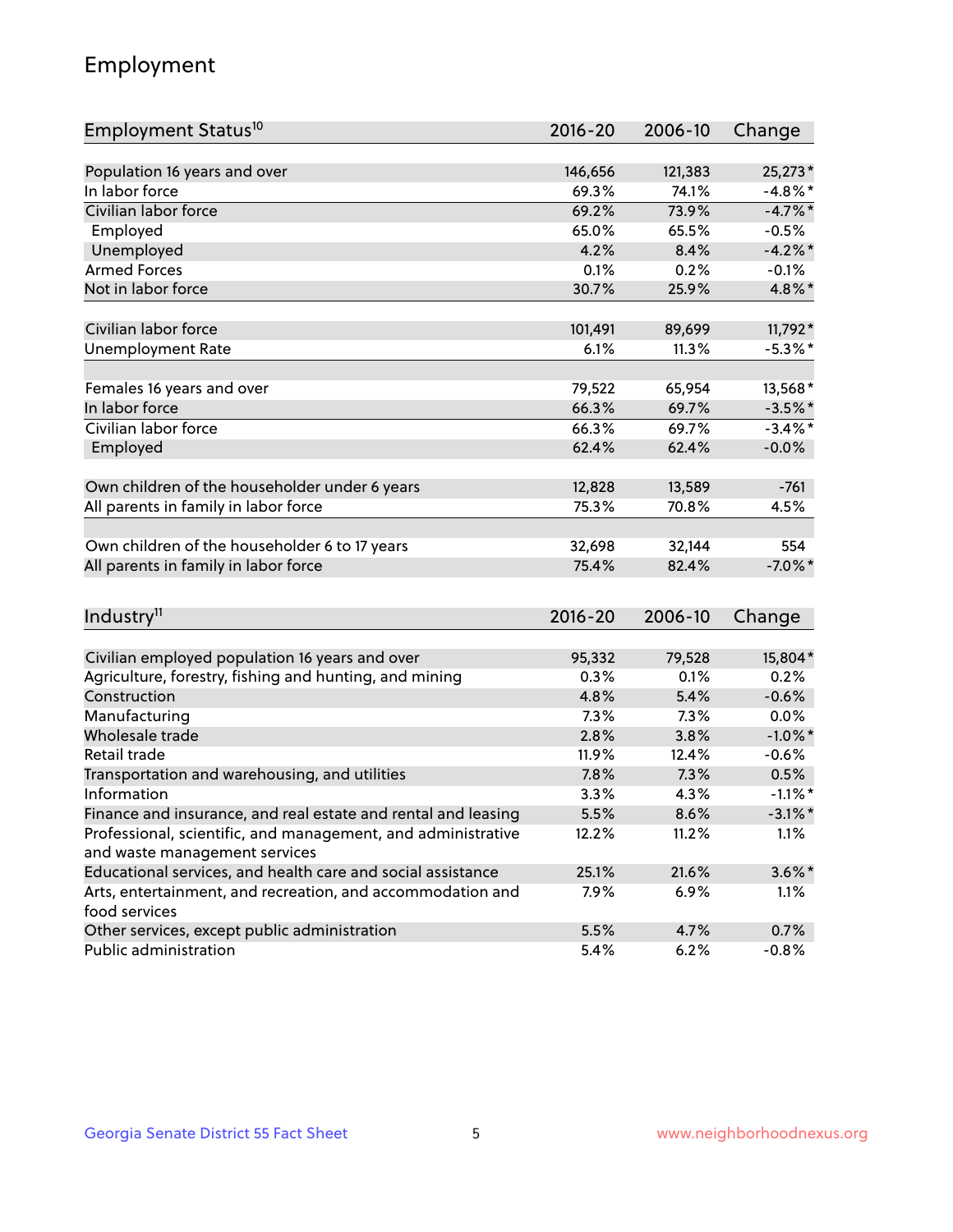## Employment, continued...

| Occupation <sup>12</sup>                                     | $2016 - 20$ | 2006-10 | Change    |
|--------------------------------------------------------------|-------------|---------|-----------|
| Civilian employed population 16 years and over               | 95,332      | 79,528  | 15,804*   |
| Management, business, science, and arts occupations          | 37.2%       | 38.9%   | $-1.7%$ * |
| Service occupations                                          | 15.8%       | 12.4%   | $3.4\%$ * |
| Sales and office occupations                                 | 25.2%       | 30.1%   | $-4.9%$ * |
| Natural<br>and<br>resources,<br>construction,<br>maintenance | 7.5%        | 8.2%    | $-0.7%$   |
| occupations                                                  |             |         |           |
| Production, transportation, and material moving occupations  | 14.2%       | 10.3%   | 4.0%*     |
| Class of Worker <sup>13</sup>                                | $2016 - 20$ | 2006-10 | Change    |
| Civilian employed population 16 years and over               | 95,332      | 79,528  | 15,804*   |
| Private wage and salary workers                              | 78.0%       | 78.7%   | $-0.7%$   |
| Government workers                                           | 16.6%       | 16.8%   | $-0.2%$   |
| Self-employed in own not incorporated business workers       | 5.3%        | 4.4%    | $0.9\%$ * |
| Unpaid family workers                                        | 0.1%        | 0.1%    | 0.0%      |
|                                                              |             |         |           |
| Job Flows <sup>14</sup>                                      | 2019        | 2010    | Change    |
|                                                              |             |         |           |
| Total Jobs in district                                       | 30,323      | 27,004  | 3,319     |
| Held by residents of district                                | 16.1%       | 14.7%   | 1.4%      |
| Held by non-residents of district                            | 83.9%       | 85.3%   | $-1.4%$   |
| Jobs by Industry Sector <sup>15</sup>                        | 2019        | 2010    | Change    |
|                                                              |             |         |           |
| Total Jobs in district                                       | 30,323      | 27,004  | 3,319     |
| Goods Producing sectors                                      | 14.1%       | 14.1%   | $-0.0%$   |
| Trade, Transportation, and Utilities sectors                 | 27.0%       | 24.9%   | 2.1%      |
| All Other Services sectors                                   | 58.9%       | 61.0%   | $-2.1%$   |
| Total Jobs in district held by district residents            | 4,895       | 3,974   | 921       |
| <b>Goods Producing sectors</b>                               | 12.1%       | 15.1%   | $-3.0%$   |
| Trade, Transportation, and Utilities sectors                 | 19.4%       | 15.1%   | 4.3%      |
| All Other Services sectors                                   | 68.4%       | 69.7%   | $-1.3%$   |
|                                                              |             |         |           |
| Jobs by Earnings <sup>16</sup>                               | 2019        | 2010    | Change    |
|                                                              |             |         |           |
| Total Jobs in district                                       | 30,323      | 27,004  | 3,319     |
| Jobs with earnings \$1250/month or less                      | 28.4%       | 35.6%   | $-7.2%$   |
| Jobs with earnings \$1251/month to \$3333/month              | 35.4%       | 38.7%   | $-3.3%$   |
| Jobs with earnings greater than \$3333/month                 | 36.2%       | 25.8%   | 10.4%     |
| Total Jobs in district held by district residents            | 4,895       | 3,974   | 921       |
| Jobs with earnings \$1250/month or less                      | 34.0%       | 37.9%   | $-3.9%$   |
| Jobs with earnings \$1251/month to \$3333/month              | 36.7%       | 38.1%   | $-1.4%$   |
| Jobs with earnings greater than \$3333/month                 | 29.3%       | 24.0%   | 5.3%      |
|                                                              |             |         |           |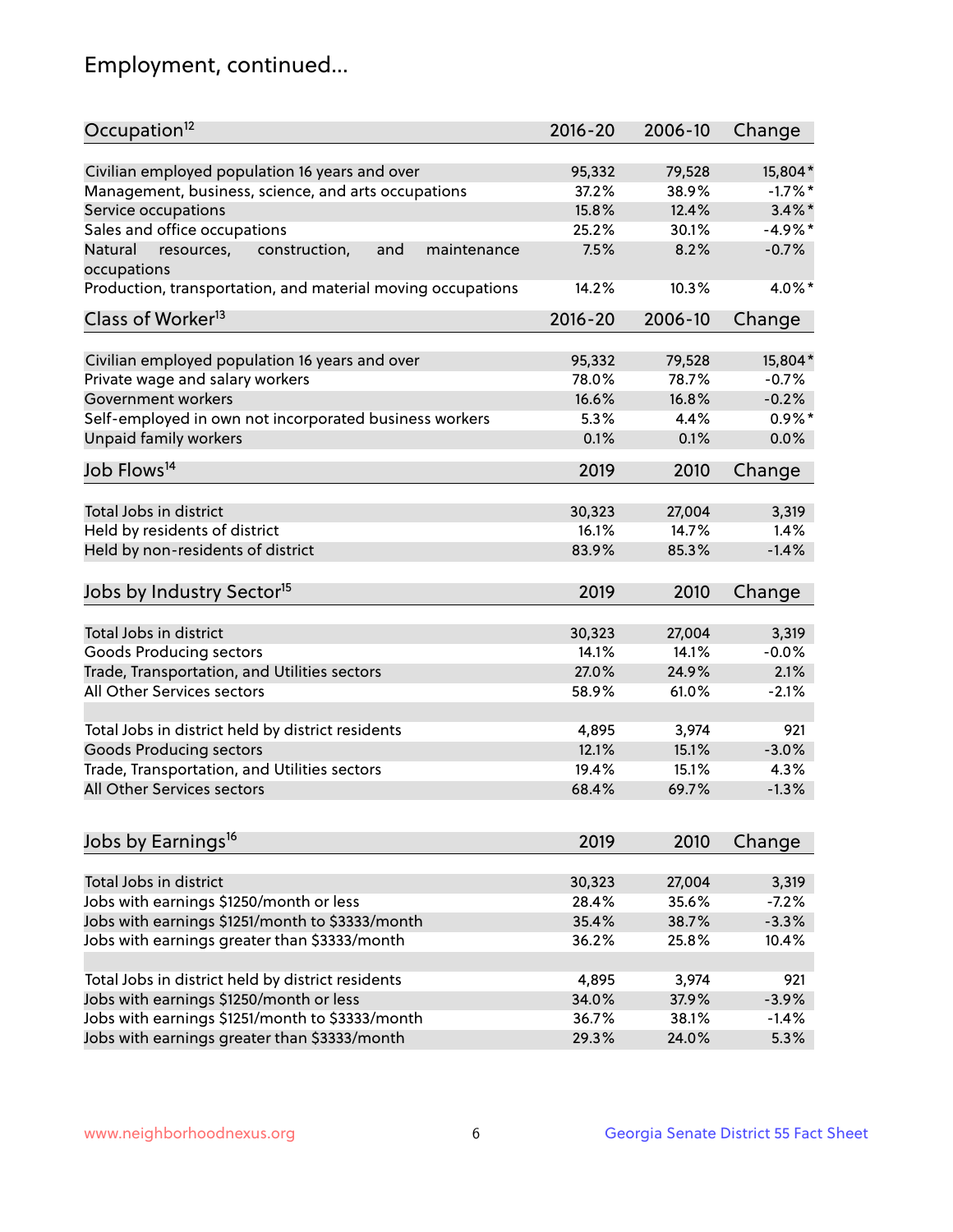## Employment, continued...

| 2019   | 2010   | Change  |
|--------|--------|---------|
|        |        |         |
| 30,323 | 27,004 | 3,319   |
| 26.6%  | 27.4%  | $-0.9%$ |
| 51.3%  | 55.2%  | $-3.9%$ |
| 22.1%  | 17.4%  | 4.7%    |
|        |        |         |
| 4.895  | 3.974  | 921     |
| 27.5%  | 25.5%  | 2.0%    |
| 46.9%  | 55.7%  | $-8.8%$ |
| 25.6%  | 18.8%  | 6.8%    |
|        |        |         |

#### Education

| School Enrollment <sup>18</sup>                | $2016 - 20$ | 2006-10 | Change     |
|------------------------------------------------|-------------|---------|------------|
|                                                |             |         |            |
| Population 3 years and over enrolled in school | 54,795      | 52,861  | 1,934      |
| Nursery school, preschool                      | 6.1%        | $7.0\%$ | $-0.9%$    |
| Kindergarten                                   | 5.2%        | 4.6%    | 0.6%       |
| Elementary school (grades 1-8)                 | 39.9%       | 42.2%   | $-2.3%$    |
| High school (grades 9-12)                      | 23.4%       | 23.9%   | $-0.6%$    |
| College or graduate school                     | 25.5%       | 22.4%   | $3.1\%$ *  |
| Educational Attainment <sup>19</sup>           | $2016 - 20$ | 2006-10 | Change     |
|                                                |             |         |            |
| Population 25 years and over                   | 124,345     | 101,089 | 23,256*    |
| Less than 9th grade                            | 2.5%        | 2.8%    | $-0.3%$    |
| 9th to 12th grade, no diploma                  | 4.3%        | 4.9%    | $-0.7%$    |
| High school graduate (includes equivalency)    | 24.4%       | 25.1%   | $-0.7%$    |
| Some college, no degree                        | 22.8%       | 24.6%   | $-1.8\%$ * |
| Associate's degree                             | 10.5%       | 10.5%   | $0.0\%$    |
| Bachelor's degree                              | 22.9%       | 21.4%   | $1.5\%$ *  |
| Graduate or professional degree                | 12.5%       | 10.6%   | $1.9\%$ *  |
|                                                |             |         |            |
| Percent high school graduate or higher         | 93.2%       | 92.2%   | 0.9%       |
| Percent bachelor's degree or higher            | 35.5%       | 32.1%   | $3.4\%$ *  |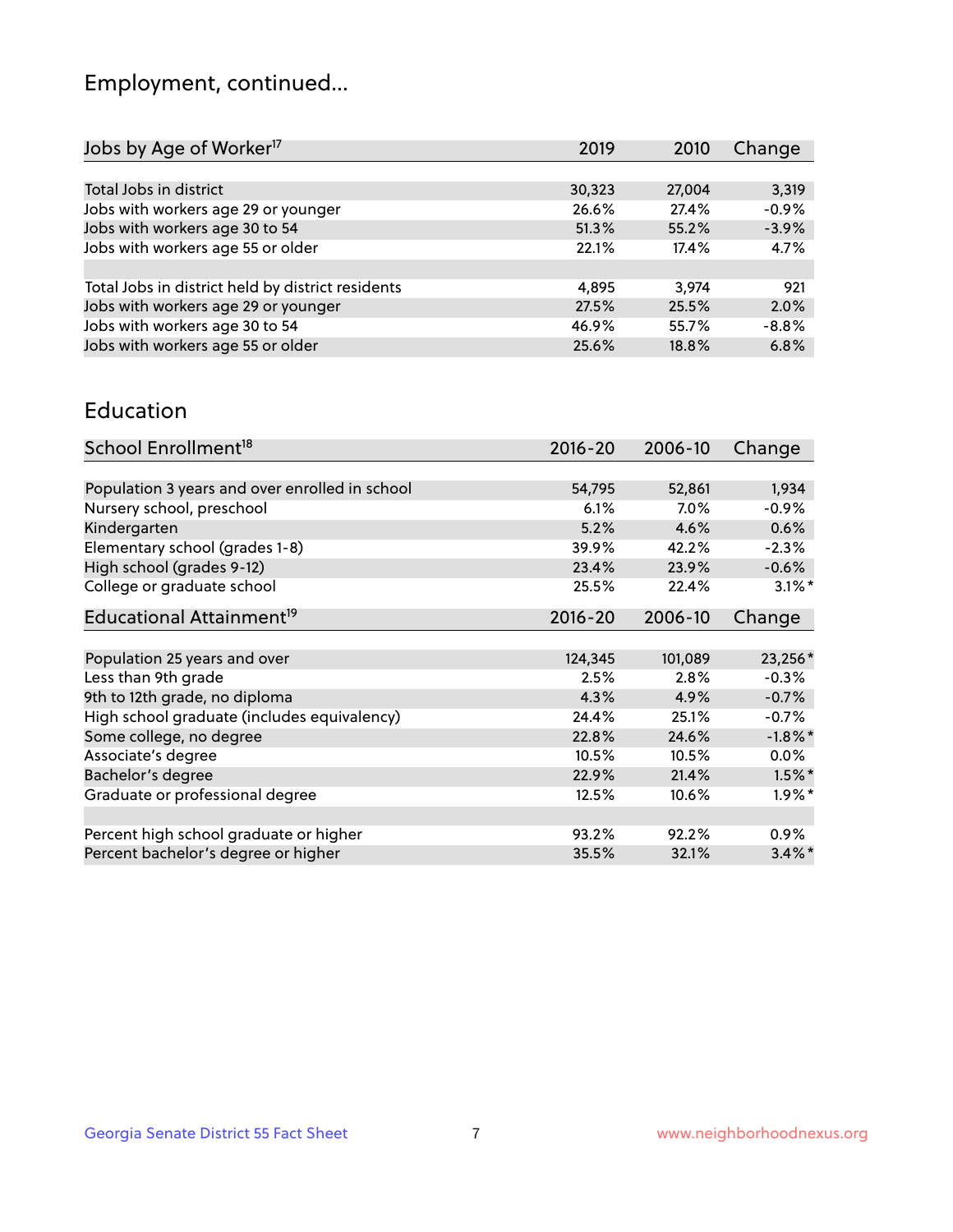## Housing

| Households by Type <sup>20</sup>                     | 2016-20         | 2006-10         | Change           |
|------------------------------------------------------|-----------------|-----------------|------------------|
|                                                      |                 |                 |                  |
| <b>Total households</b>                              | 61,126          | 55,655          | $5,471*$         |
| Family households (families)                         | 75.5%           | 76.0%           | $-0.5%$          |
| With own children under 18 years                     | 32.9%           | 41.2%           | $-8.3\%$ *       |
| Married-couple family                                | 48.7%           | 52.0%           | $-3.3\%$ *       |
| With own children of the householder under 18 years  | 20.8%           | 26.8%           | $-6.0\%$ *       |
| Male householder, no wife present, family            | 6.1%            | 5.0%            | $1.1\%$ *        |
| With own children of the householder under 18 years  | 2.2%            | 2.4%            | $-0.2%$          |
| Female householder, no husband present, family       | 20.7%           | 19.0%           | 1.7%             |
| With own children of the householder under 18 years  | 9.9%            | 12.0%           | $-2.1\%$ *       |
| Nonfamily households                                 | 24.5%           | 24.0%           | 0.5%             |
| Householder living alone                             | 21.0%           | 21.1%           | $-0.2%$          |
| 65 years and over                                    | 6.0%            | 3.7%            | $2.3\%$ *        |
|                                                      | 39.2%           | 46.0%           |                  |
| Households with one or more people under 18 years    |                 |                 | $-6.9\%$ *       |
| Households with one or more people 65 years and over | 23.0%           | 14.3%           | $8.7\%$ *        |
| Average household size                               | 3.08            | 2.93            | $0.15*$          |
| Average family size                                  | 3.57            | 3.41            | $0.16*$          |
|                                                      |                 |                 |                  |
| Housing Occupancy <sup>21</sup>                      | $2016 - 20$     | 2006-10         | Change           |
| Total housing units                                  | 63,840          | 61,374          | $2,467*$         |
| Occupied housing units                               | 95.7%           | 90.7%           | $5.1\%$ *        |
| Vacant housing units                                 | 4.3%            | 9.3%            | $-5.1\%$ *       |
|                                                      |                 |                 |                  |
| Homeowner vacancy rate                               | 0.9             | 3.3             | $-2.4*$          |
| Rental vacancy rate                                  | 5.3             | 9.6             | $-4.3$           |
|                                                      |                 |                 |                  |
| Units in Structure <sup>22</sup>                     | $2016 - 20$     | 2006-10         | Change           |
|                                                      |                 |                 |                  |
| Total housing units<br>1-unit, detached              | 63,840<br>87.1% | 61,374<br>86.8% | $2,467*$<br>0.3% |
|                                                      |                 |                 |                  |
| 1-unit, attached                                     | 4.6%            | 4.9%            | $-0.4%$          |
| 2 units                                              | 0.7%            | 0.7%            | $-0.1%$          |
| 3 or 4 units                                         | 0.6%            | 1.2%            | $-0.5%$          |
| 5 to 9 units                                         | 1.8%            | 1.7%            | 0.1%             |
| 10 to 19 units                                       | 1.7%            | 2.0%            | $-0.3%$          |
| 20 or more units                                     |                 |                 | 0.6%             |
|                                                      | 1.7%            | 1.2%            |                  |
| Mobile home<br>Boat, RV, van, etc.                   | 1.8%<br>0.0%    | 1.6%<br>0.0%    | 0.2%<br>0.0%     |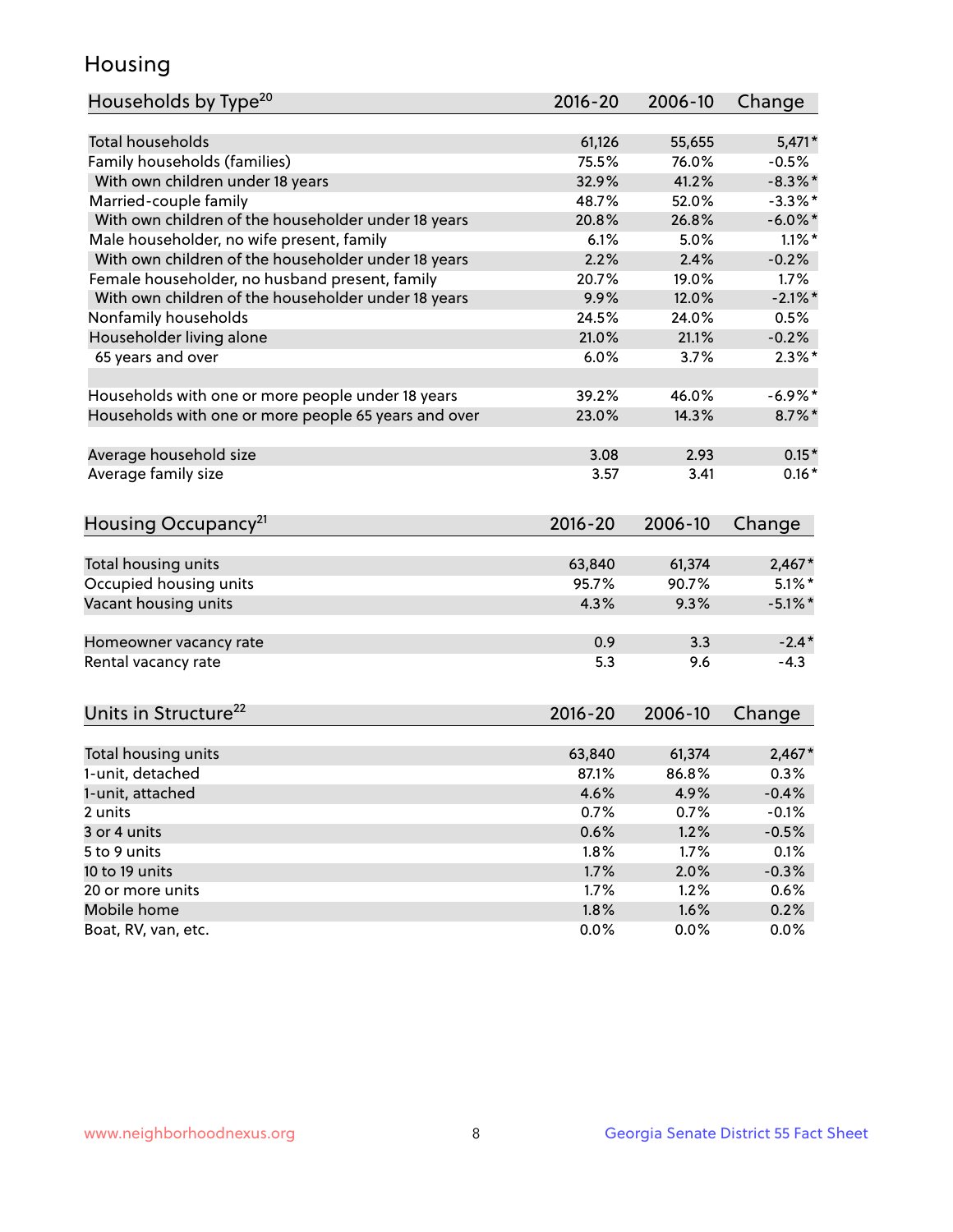## Housing, Continued...

| Year Structure Built <sup>23</sup>             | 2016-20     | 2006-10 | Change      |
|------------------------------------------------|-------------|---------|-------------|
| Total housing units                            | 63,840      | 61,374  | $2,467*$    |
| Built 2014 or later                            | 3.7%        | (X)     | (X)         |
| Built 2010 to 2013                             | 1.4%        | (X)     | (X)         |
| Built 2000 to 2009                             | 26.5%       | 27.2%   | $-0.8%$     |
| Built 1990 to 1999                             | 24.3%       | 26.0%   | $-1.7%$     |
| Built 1980 to 1989                             | 26.3%       | 27.9%   | $-1.7%$     |
| Built 1970 to 1979                             | 13.6%       | 12.8%   | 0.8%        |
| Built 1960 to 1969                             | 2.5%        | 3.5%    | $-1.0\%$ *  |
| Built 1950 to 1959                             | 1.2%        | 1.4%    | $-0.2%$     |
| Built 1940 to 1949                             | 0.3%        | 0.7%    | $-0.4%$     |
| Built 1939 or earlier                          | 0.3%        | 0.5%    | $-0.2%$     |
| Housing Tenure <sup>24</sup>                   | $2016 - 20$ | 2006-10 | Change      |
| Occupied housing units                         | 61,126      | 55,655  | $5,471*$    |
| Owner-occupied                                 | 75.0%       | 83.2%   | $-8.1\%$ *  |
| Renter-occupied                                | 25.0%       | 16.8%   | $8.1\%$ *   |
| Average household size of owner-occupied unit  | 3.03        | 2.90    | $0.12*$     |
| Average household size of renter-occupied unit | 3.24        | 3.06    | 0.18        |
| Residence 1 Year Ago <sup>25</sup>             | $2016 - 20$ | 2006-10 | Change      |
| Population 1 year and over                     | 187,346     | 161,727 | 25,619*     |
| Same house                                     | 88.9%       | 86.1%   | $2.9\%*$    |
| Different house in the U.S.                    | 10.7%       | 13.6%   | $-2.9\%$ *  |
| Same county                                    | 5.5%        | 7.3%    | $-1.8\%$ *  |
| Different county                               | 5.2%        | 6.4%    | $-1.1%$     |
| Same state                                     | 3.0%        | 3.4%    | $-0.4%$     |
| Different state                                | 2.3%        | 3.0%    | $-0.7%$     |
| Abroad                                         | 0.3%        | 0.3%    | 0.0%        |
| Value of Housing Unit <sup>26</sup>            | $2016 - 20$ | 2006-10 | Change      |
| Owner-occupied units                           | 45,859      | 46,282  | $-422$      |
| Less than \$50,000                             | 2.6%        | 1.7%    | 0.9%        |
| \$50,000 to \$99,999                           | 7.8%        | 5.0%    | 2.7%        |
| \$100,000 to \$149,999                         | 18.4%       | 30.0%   | $-11.6\%$ * |
| \$150,000 to \$199,999                         | 28.5%       | 32.4%   | $-3.9\%$ *  |
| \$200,000 to \$299,999                         | 30.9%       | 21.2%   | $9.7\%$ *   |
| \$300,000 to \$499,999                         | 9.8%        | 7.8%    | $2.0\%$ *   |
| \$500,000 to \$999,999                         | 1.5%        | 1.5%    | 0.1%        |
| \$1,000,000 or more                            | 0.4%        | 0.3%    | 0.1%        |
| Median (dollars)                               | 185,372     | 165,977 | 19,395*     |
| Mortgage Status <sup>27</sup>                  | $2016 - 20$ | 2006-10 | Change      |
| Owner-occupied units                           | 45,859      | 46,282  | $-422$      |
| Housing units with a mortgage                  | 78.3%       | 87.6%   | $-9.3%$ *   |
| Housing units without a mortgage               | 21.7%       | 12.4%   | $9.3\%$ *   |
|                                                |             |         |             |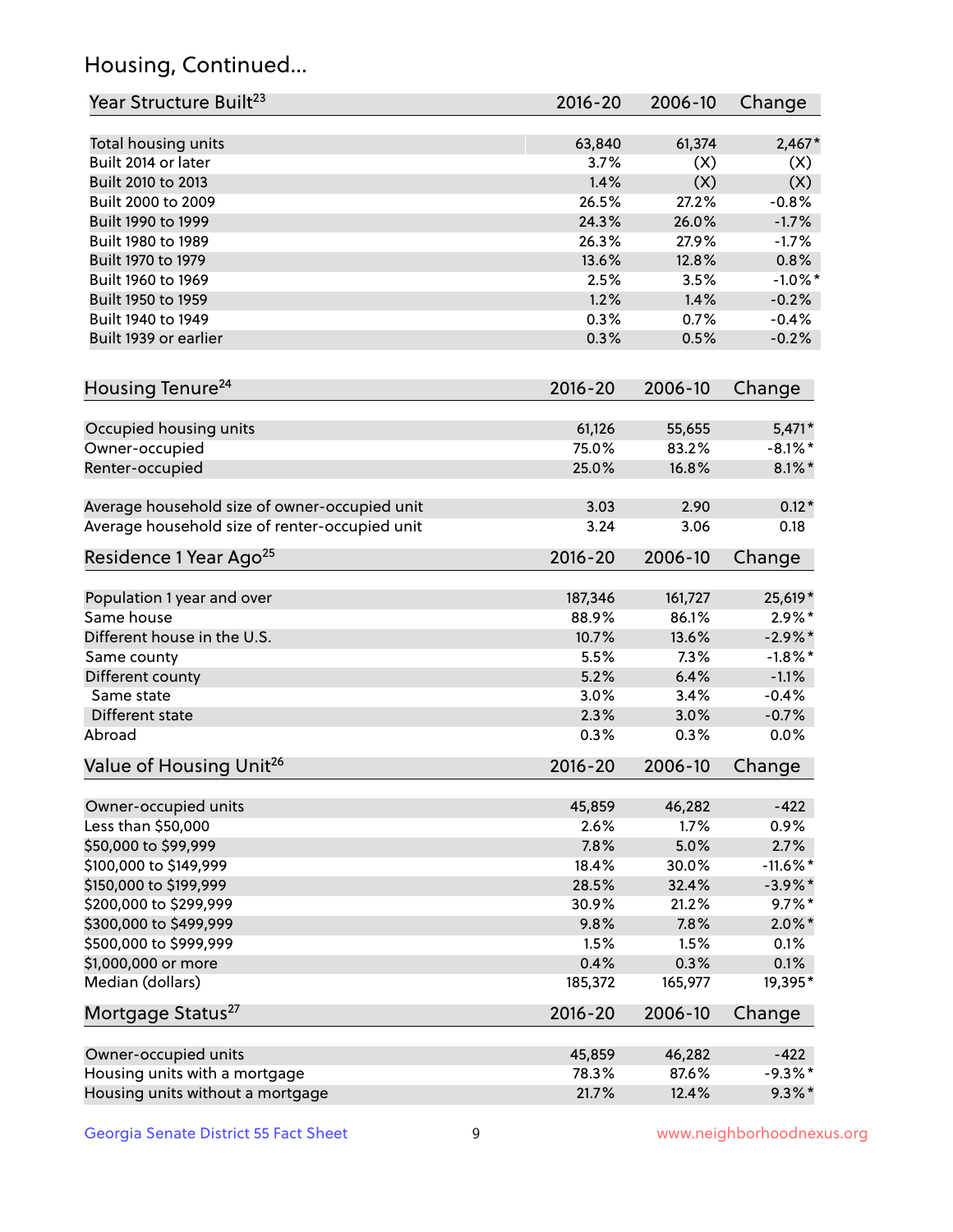## Housing, Continued...

| Selected Monthly Owner Costs <sup>28</sup>                                            | 2016-20     | 2006-10 | Change     |
|---------------------------------------------------------------------------------------|-------------|---------|------------|
| Housing units with a mortgage                                                         | 35,925      | 40,556  | $-4,632*$  |
| Less than \$300                                                                       | 0.2%        | 0.2%    | $0.0\%$    |
| \$300 to \$499                                                                        | 0.8%        | 0.4%    | 0.4%       |
| \$500 to \$999                                                                        | 12.7%       | 9.5%    | $3.2\%$ *  |
| \$1,000 to \$1,499                                                                    | 42.5%       | 37.5%   | $5.0\%$ *  |
| \$1,500 to \$1,999                                                                    | 29.8%       | 32.2%   | $-2.4\%$ * |
| \$2,000 to \$2,999                                                                    | 12.0%       | 17.2%   | $-5.1\%$ * |
| \$3,000 or more                                                                       | 2.0%        | 3.1%    | $-1.0%$    |
| Median (dollars)                                                                      | 1,427       | 1,537   | $-111*$    |
| Housing units without a mortgage                                                      | 9,934       | 5,725   | 4,209*     |
| Less than \$150                                                                       | 0.3%        | 1.0%    | $-0.7%$    |
| \$150 to \$249                                                                        | 5.8%        | 9.8%    | $-4.0%$    |
| \$250 to \$349                                                                        | 10.8%       | 20.5%   | $-9.7%$    |
| \$350 to \$499                                                                        | 27.9%       | 32.8%   | $-5.0\%$   |
| \$500 to \$699                                                                        | 36.6%       | 24.7%   | $11.9\%$ * |
| \$700 or more                                                                         | 18.7%       | 11.2%   | 7.5%       |
| Median (dollars)                                                                      | 526         | 431     | $95*$      |
| Selected Monthly Owner Costs as a Percentage of<br>Household Income <sup>29</sup>     | $2016 - 20$ | 2006-10 | Change     |
| Housing units with a mortgage (excluding units where<br>SMOCAPI cannot be computed)   | 35,766      | 40,188  | $-4,422*$  |
| Less than 20.0 percent                                                                | 44.4%       | 29.3%   | 15.2%*     |
| 20.0 to 24.9 percent                                                                  | 15.2%       | 16.6%   | $-1.4%$    |
| 25.0 to 29.9 percent                                                                  | 11.0%       | 12.2%   | $-1.2%$    |
| 30.0 to 34.9 percent                                                                  | 6.8%        | 9.7%    | $-2.9\%$ * |
| 35.0 percent or more                                                                  | 22.6%       | 32.3%   | $-9.7%$ *  |
| Not computed                                                                          | 159         | 368     | $-209$     |
| Housing unit without a mortgage (excluding units where<br>SMOCAPI cannot be computed) | 9,772       | 5,674   | $4,098*$   |
| Less than 10.0 percent                                                                | 60.4%       | 48.4%   | 11.9%      |
| 10.0 to 14.9 percent                                                                  | 12.8%       | 18.3%   | $-5.5%$ *  |
| 15.0 to 19.9 percent                                                                  | 10.1%       | 9.0%    | 1.2%       |
| 20.0 to 24.9 percent                                                                  | 5.5%        | 6.5%    | $-0.9%$    |
| 25.0 to 29.9 percent                                                                  | 3.2%        | 3.1%    | 0.1%       |
| 30.0 to 34.9 percent                                                                  | 1.3%        | 2.1%    | $-0.8%$    |
| 35.0 percent or more                                                                  | 6.6%        | 12.6%   | $-6.0%$    |
| Not computed                                                                          | 162         | 51      | 111        |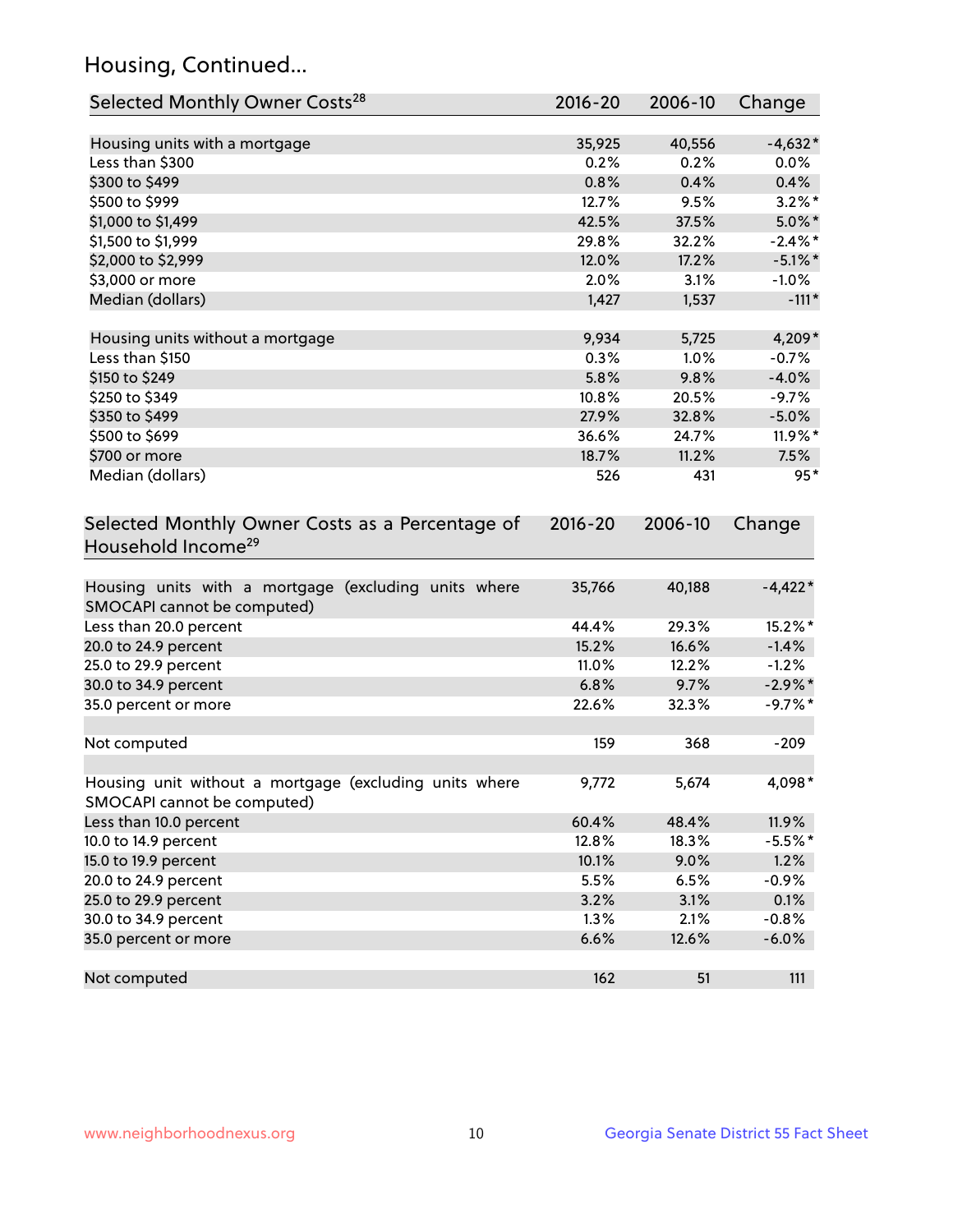## Housing, Continued...

| Gross Rent <sup>30</sup>   | 2016-20 | 2006-10 | Change      |
|----------------------------|---------|---------|-------------|
|                            |         |         |             |
| Occupied units paying rent | 14,873  | 8,907   | 5,966*      |
| Less than \$200            | 0.2%    | 0.3%    | $-0.1%$     |
| \$200 to \$499             | 0.8%    | 2.3%    | $-1.5%$     |
| \$500 to \$749             | 4.4%    | 9.8%    | $-5.4%$     |
| \$750 to \$999             | 8.9%    | 25.7%   | $-16.8\%$ * |
| \$1,000 to \$1,499         | 54.7%   | 44.5%   | 10.2%*      |
| \$1,500 to \$1,999         | 27.2%   | 15.6%   | 11.6%*      |
| \$2,000 or more            | 3.9%    | 1.7%    | 2.1%        |
| Median (dollars)           | 1,345   | 1,366   | $-21$       |
|                            |         |         |             |
| No rent paid               | 394     | 466     | $-73$       |

| Gross Rent as a Percentage of Household Income <sup>31</sup>                   | $2016 - 20$ | 2006-10 | Change    |
|--------------------------------------------------------------------------------|-------------|---------|-----------|
|                                                                                |             |         |           |
| Occupied units paying rent (excluding units where GRAPI<br>cannot be computed) | 14,405      | 8,799   | 5,606*    |
| Less than 15.0 percent                                                         | 9.7%        | 7.0%    | 2.7%      |
| 15.0 to 19.9 percent                                                           | 11.8%       | 10.0%   | 1.8%      |
| 20.0 to 24.9 percent                                                           | 12.3%       | 13.1%   | $-0.8%$   |
| 25.0 to 29.9 percent                                                           | 15.4%       | 9.7%    | 5.7%      |
| 30.0 to 34.9 percent                                                           | 10.6%       | 10.4%   | 0.1%      |
| 35.0 percent or more                                                           | 40.2%       | 49.7%   | $-9.5%$ * |
|                                                                                |             |         |           |
| Not computed                                                                   | 861         | 574     | 287       |

## Transportation

| Commuting to Work <sup>32</sup>           | 2016-20 | 2006-10 | Change     |
|-------------------------------------------|---------|---------|------------|
|                                           |         |         |            |
| Workers 16 years and over                 | 91,787  | 77,007  | 14,779*    |
| Car, truck, or van - drove alone          | 78.0%   | 80.9%   | $-3.0\%$ * |
| Car, truck, or van - carpooled            | 9.1%    | 10.5%   | $-1.4%$    |
| Public transportation (excluding taxicab) | 2.3%    | 2.8%    | $-0.6%$    |
| Walked                                    | 0.6%    | 0.6%    | 0.0%       |
| Other means                               | $1.0\%$ | 0.7%    | 0.3%       |
| Worked at home                            | 9.0%    | 4.5%    | $4.5\%$ *  |
|                                           |         |         |            |
| Mean travel time to work (minutes)        | 39.5    | 36.4    | $3.1*$     |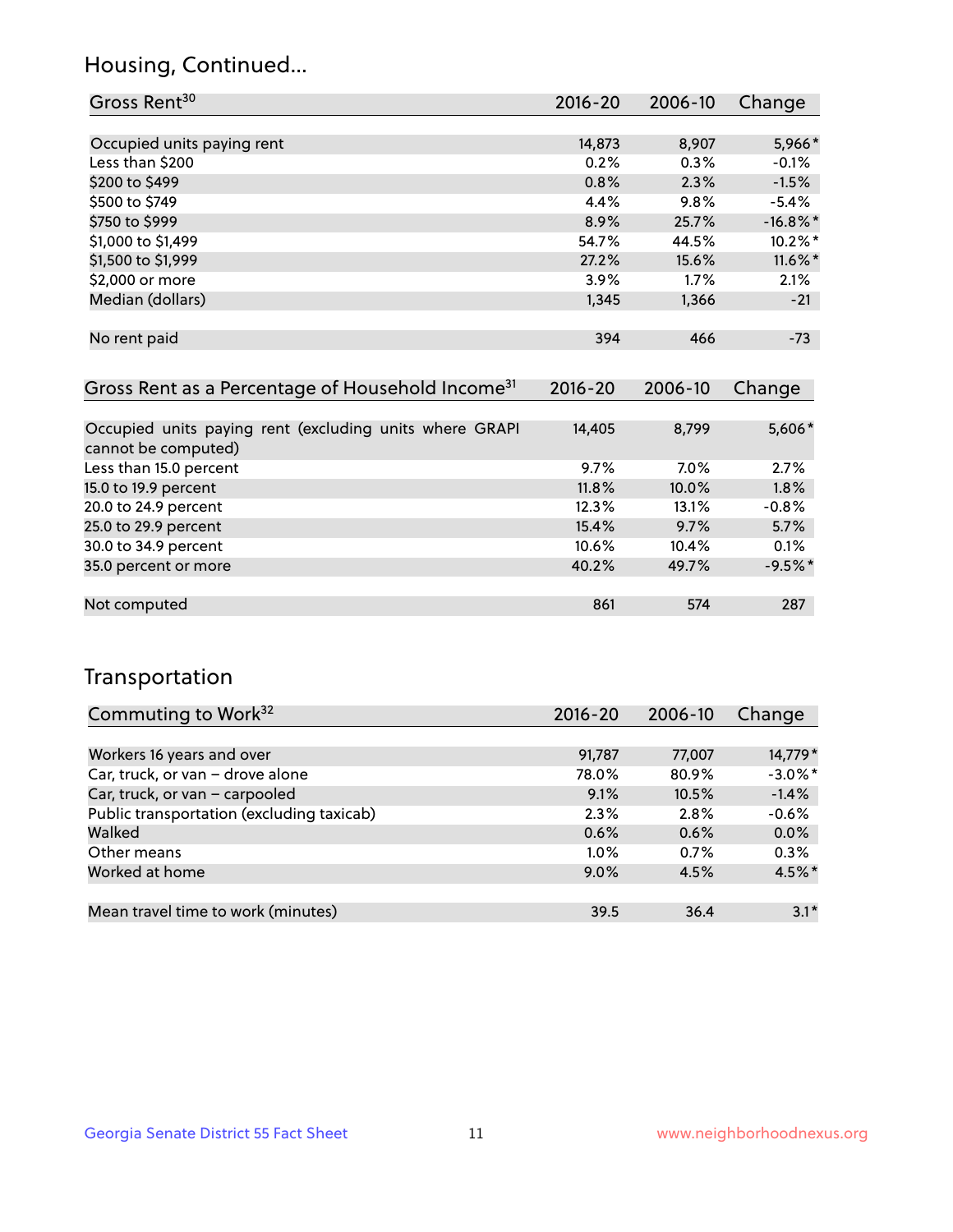## Transportation, Continued...

| Vehicles Available <sup>33</sup> | $2016 - 20$ | $2006 - 10$ | Change     |
|----------------------------------|-------------|-------------|------------|
|                                  |             |             |            |
| Occupied housing units           | 61,126      | 55,655      | $5.471*$   |
| No vehicles available            | 3.7%        | 3.0%        | 0.8%       |
| 1 vehicle available              | 28.4%       | 31.7%       | $-3.3\%$ * |
| 2 vehicles available             | 40.1%       | 41.8%       | $-1.6%$    |
| 3 or more vehicles available     | 27.8%       | 23.6%       | $4.2\%$ *  |

#### Health

| Health Insurance coverage <sup>34</sup>                 | 2016-20 |
|---------------------------------------------------------|---------|
|                                                         |         |
| Civilian Noninstitutionalized Population                | 188,548 |
| With health insurance coverage                          | 88.2%   |
| With private health insurance coverage                  | 66.9%   |
| With public health coverage                             | 30.3%   |
| No health insurance coverage                            | 11.8%   |
| Civilian Noninstitutionalized Population Under 19 years | 51,292  |
| No health insurance coverage                            | 5.5%    |
| Civilian Noninstitutionalized Population 19 to 64 years | 117,631 |
| In labor force:                                         | 94,812  |
| Employed:                                               | 89,425  |
| With health insurance coverage                          | 86.1%   |
| With private health insurance coverage                  | 80.9%   |
| With public coverage                                    | 8.8%    |
| No health insurance coverage                            | 13.9%   |
| Unemployed:                                             | 5,387   |
| With health insurance coverage                          | 63.9%   |
| With private health insurance coverage                  | 41.9%   |
| With public coverage                                    | 24.4%   |
| No health insurance coverage                            | 36.1%   |
| Not in labor force:                                     | 22,820  |
| With health insurance coverage                          | 79.5%   |
| With private health insurance coverage                  | 53.9%   |
| With public coverage                                    | 33.2%   |
| No health insurance coverage                            | 20.5%   |